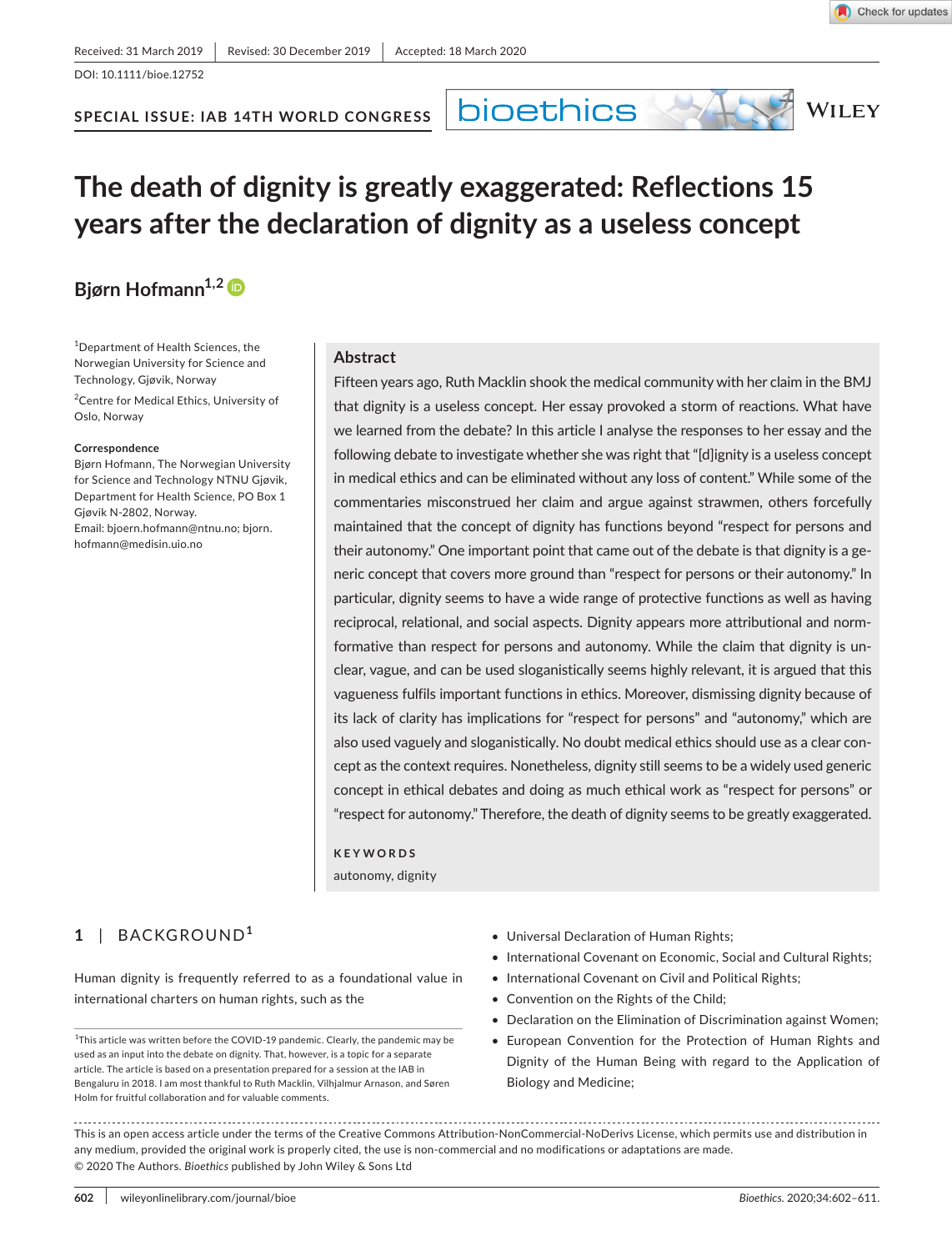- Declaration of Helsinki;
- World Medical Association International Code of Medical Ethics; and
- Universal Declaration on Bioethics and Human Rights.

Moreover, a wide range of national legislation makes explicit reference to dignity as a core value underlying medical practice, especially in legislation on biotechnology.

Despite the prominence of the concept in soft and hard law, in international and national law, dignity has been heavily criticized by philosophers and others, e.g., because the concept lacks clarity, is redundant as a moral idea, has religious overtones, and because of its speciesism.<sup>2</sup> Already Schopenhauer decreed that the phrase "dignity of man" was "the shibboleth of all the perplexed and empty-headed moralists who concealed behind that imposing expression their lack of any real basis of morals, or, at any rate, of one that had any meaning. They cunningly counted on the fact that their readers would be glad to see themselves invested with such a dignity and would accordingly be quite satisfied with it."<sup>3</sup> More recently Steven Pinker has been concerned with "the stupidity of dignity" pressurizing and perverting public agendas and that the progress of a free society in that the concept can be colonized by a religiously inspired agenda that co-opted the notion of dignity to justify what he calls "an obstructionist bioethics in relation to medical progress."4

Hence, Ruth Macklin is not alone in claiming that dignity is a useless concept having "no meaning beyond what is implied by the principle of medical ethics, respect for persons: the need to obtain voluntary, informed consent; the requirement to protect confidentiality; and the need to avoid discrimination and abusive practices."<sup>5</sup> According to Macklin, dignity "is nothing more than a capacity for rational thought and action" which is well covered by the principle of respect for autonomy.

Macklin's article generated a storm of responses. Many were strongly in opposition to Macklin's arguments, defending dignity as an important concept in medical ethics. While several of the comments missed Macklin's point, some were targeted and made her reconsider her stance.<sup>6</sup>

What can we learn from the reactions to Macklin's article and the reflection on the debate? Where does dignity stand in today's bioethics discourse? These are key issues of this article, which will focus on three questions:

4 Pinker, S. (2008). The stupidity of dignity. *The New Republic* (May 28)*,* pp. 28–31.

5 Macklin, R. (2003). Dignity is a useless concept. BMJ, 327(7429), 1419–142.

- 1. What can we learn from the immediate reactions to Macklin's article?
- 2. What can we learn from the following scholarly debate and use of Macklin's argument?
- 3. Based on (1) and (2), is dignity a useless concept (compared to "respect for persons or their autonomy")?

### **2** | **RESPONSES: IT'S DE AD, BUT IT WON'T LIE DOWN**

The analysis of the 33 responses that were published by the BMJ shows that they address a wide range of issues.<sup>7</sup> Several of the comments argued that dignity cannot be replaced by autonomy. However, this was not Macklin's point. She argued that dignity does not do anything that "respect for persons or their autonomy" cannot do.

However, quite a few comments pointed out that dignity covered ground that respect for persons or autonomy could not cover, especially with respect to dead human beings. While Macklin argued that the respect for the dead was not directed towards the cadaver but was respect for the relatives, commentators pointed out that this respect was directed towards the dead (human being) and independent of whether they have relatives or not.

According to the commentators, dignity covers ground beyond respect for persons or autonomy, and this is of ethical importance. Moreover, several comments pointed out that no other term was more appropriate in medical practice and a wide range of examples were given where dignity was meaningful.

There was broad agreement in the rapid responses to Macklin's essay that the term "human dignity" is a vague or ambiguous concept frequently used as a mere slogan. Nonetheless, the responses to this were diverse. Some responded by explicating dignity or by giving explicit definitions of dignity, while others argued that the vagueness may be useful in medical ethics. In particular, it was pointed out that the function of the concept of dignity was to avoid suffering. Moreover, others argued that other concepts in medical ethics are vague as well, including autonomy, persons, and patients' rights and that may still be useful.

Table 1 gives a detailed overview over the various types of responses to Macklin's essay.

#### **3** | **CONTINUED DEBATE OVER DIGNITY**

By November 24, 2018 Macklin's seminal article had reached 869 citations in Google Scholar and was cited 26 times in PubMed. An analysis of the 26 citing articles in PubMed shows a great variety of reactions and references to her essay. While the rapid responses were mainly critical of Macklin's claim, the following

<sup>2</sup> Waldron, J. (2014). What do the philosophers have against dignity? *NYU School of Law, Public Law Research Paper* (14-59); Rosen, M. (2012). *Dignity: Its history and meaning*. Cambridge, Mass.: Harvard University Press.

<sup>3</sup> Schopenhauer, A. (1995). *On the basis of morality* (E. F. J. Payne, trans.). Indianopolis: Hackett Publishing, p.100.

<sup>&</sup>lt;sup>6</sup>Macklin, R. (2004). Reflections on the Human Dignity Symposium: Is dignity a useless concept? *Journal of Palliative Care, 20*, 212–216; Macklin, R. (2018). Rethinking the concept of dignity. Paper presented at the 14th World Congress of Bioethics, Bengaluru, India.

<sup>&</sup>lt;sup>7</sup> Mutiple authors (2003). Dignity is a useless concept. Responses to Ruth Macklin's essay. Retrieved from https://www.bmj.com/content/327/7429/1419/rapid-responses.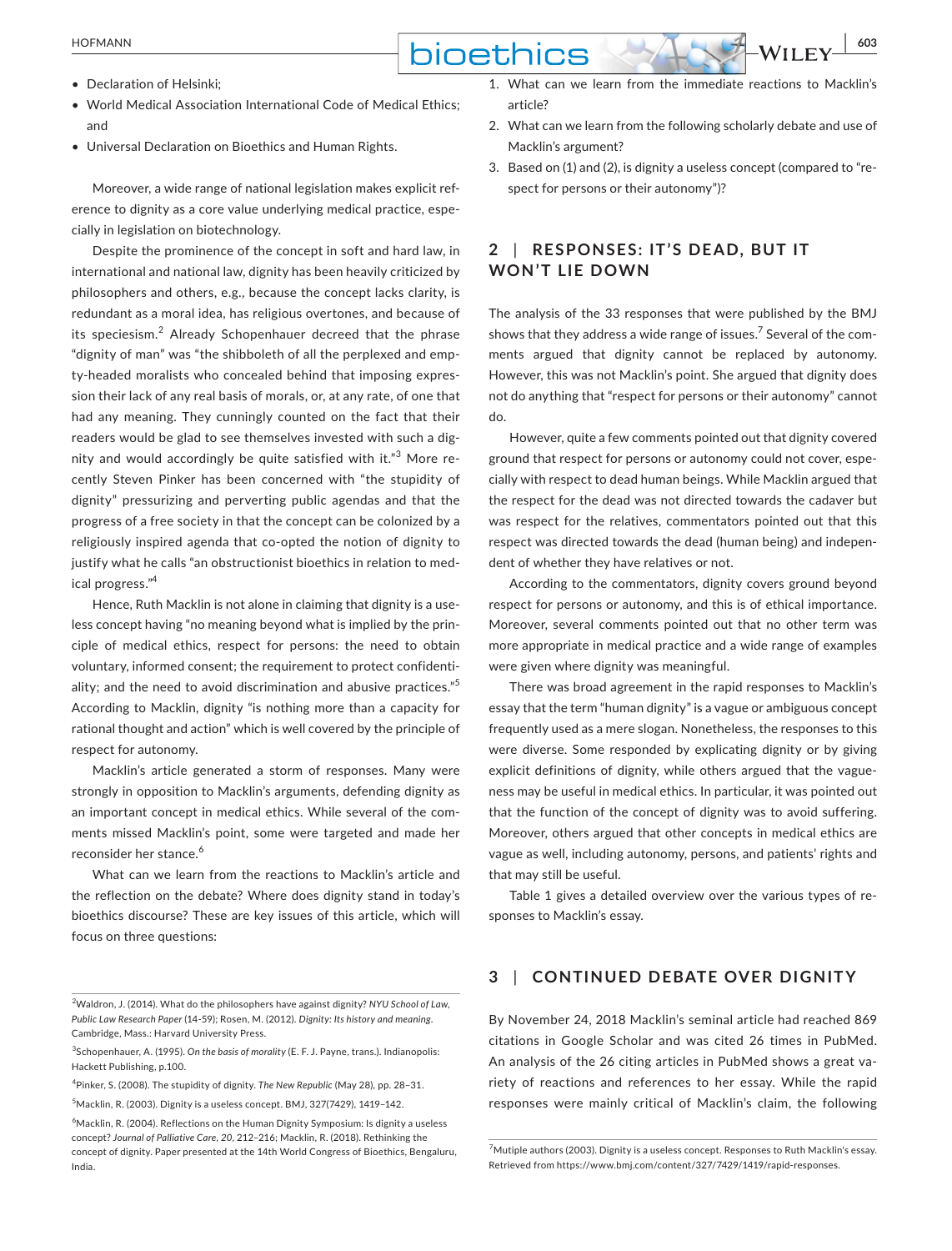# **604 WILEY-DIOEthics**

### **TABLE 1** Responses to Macklin's article published at BMJ's rapid response web page

| <b>Topic</b>                                                                | Quote                                                                                                                                                                                                                                                                                                                                                  | Author(s) of response                                                                    |
|-----------------------------------------------------------------------------|--------------------------------------------------------------------------------------------------------------------------------------------------------------------------------------------------------------------------------------------------------------------------------------------------------------------------------------------------------|------------------------------------------------------------------------------------------|
| Philosophers' tasks                                                         | "It may be well-intentioned for a philosopher to point out the abuses and pitfalls<br>in the use of an entrenched concept; to declare it useless and harmful is more<br>often a gesture of arrogance."                                                                                                                                                 | <b>Thomas Ming</b><br>Amy Price,<br>Aaron Lai<br>(Oxford)                                |
| Autonomy is not sufficient                                                  | "Another value is necessary. That value is dignity."                                                                                                                                                                                                                                                                                                   | Ann Gallagher<br>(Surrey)                                                                |
|                                                                             | "One may treat a patient with respect in the ways<br>the author refers to, like honoring their autonomy, and still not treat them with<br>the dignity they deserve."                                                                                                                                                                                   | Stephen M Taylor<br>(Grand Prairie, Texas)                                               |
| Dignity is more than<br>autonomy (and persons)                              | "You can highly respect a person and their autonomy by your actions, words and<br>thoughts, and as a doctor you will also be striving for their well-being, but you<br>cannot guarantee that this will not 'mess' with their sense of dignity."                                                                                                        | Miles R Bore<br>(Newcastle, Australia)                                                   |
|                                                                             | "Dignity cannot and should not be reduced to respect for autonomy or for<br>persons. Rather it constitutes an otherwise missing value which enables<br>practitioners and theorists to discuss aspects of medical practice which other<br>values do not address."                                                                                       | Ann Gallagher<br>(Surrey)                                                                |
|                                                                             | "To say that a person has dignity is to imply that that person has value and is<br>worthy of respect, which is different than saying that someone else has a duty to<br>respect that person."                                                                                                                                                          | Mary Catherine Beach,<br>Patrick Duggan, Gail<br>Geller, Phoebe R. Berman<br>(Baltimore) |
|                                                                             | "one way in which I would construct the counter argument is to talk about the<br>deceased person's 'abiding interests'  Here I am presuming that it is possible to<br>identify a person's interests independently of their autonomous wishes, if so there<br>is no reason to suppose that a person's interests end on their death."                    | Simon Woods<br>(Newcastle upon Tyne)<br>Also: Peter RJ Cheyne<br>(Fukuoka)               |
|                                                                             | Recognition of dignity, not mere assigning. Culture must respond to and support a<br>"life in dignity" even if the human being does not acknowledge the situation.                                                                                                                                                                                     | Kirk Allison (Minnesota)                                                                 |
|                                                                             | Respect for dignity goes beyond respect for autonomy or persons. It goes beyond<br>death and includes cadavers.                                                                                                                                                                                                                                        | Idris Baker (Leicester)<br>Stanley M. Giannet (Florida)                                  |
| No other words cover<br>better situations in<br>practice                    | No other word (than indignity) deals better "with being chronically incontinent of<br>urine and faeces, slobbery, and smelly; with uncontrollable laughing or crying,<br>with being unable to remember loved ones and friends, with being imbecilic;<br>with losing one's hard-won personage, by which you achieved some sort of<br>lovable identity." | Ronald F Ingle<br>(South Africa)                                                         |
| Dignity is a moral status<br>assigned to others $(= a$<br>social construct) | "I would however argue that there is a meaningful sense of dignity that has<br>nothing to do with autonomy. Dignity reflects a moral status that moral agents<br>assign to others. It is conferred on a human being by other human beings." "[d]<br>ignity is a moral creation."                                                                       | Arthur L Caplan<br>(Philadelphia)                                                        |
| Defining dignity                                                            | 'To have dignity is: To be outwardly of right mind and body so as to have self<br>respect (whether privately felt or endowed by virtue of onlookers)."                                                                                                                                                                                                 | Jamie S J Wilson<br>(Dundee, UK)                                                         |
|                                                                             | Dignity is transitive: "You are only dignified if I dignify you (care for you, love you,<br>hold you worthy or in esteem, etc.). Therefore the use of the word reflects how<br>I treat you."                                                                                                                                                           | William G Notcutt (Great<br>Yarmouth)                                                    |
|                                                                             | "Dignity is more that an affirmation of one's autonomy. It consists of a<br>psychospiritual connection with the patient: a connection that involves empathy,<br>presence and compassion."                                                                                                                                                              | Stanley M. Giannet (Florida)                                                             |
|                                                                             | "Dignity is precisely, an inherent moral characteristic of human beings  . It does<br>not depend,<br>unlike many other characteristics, on the status, actions, capacity, or position<br>of the human being. It is that characteristic, as a result of which all humans are<br>deserving of, or due, respect."                                         |                                                                                          |
|                                                                             | "Part of what it is to be human is that we are, inherently, in relation to each<br>other. Although dignity is not strictly intrinsic, we are characterised by a dignity<br>conferred on us by our common humanity."                                                                                                                                    | Idris Baker (Leicester)                                                                  |
|                                                                             | "The living human being is endowed with dignity<br>precisely because he or she is a subject of a rational nature."                                                                                                                                                                                                                                     | Norman M Ford (Melbourne)                                                                |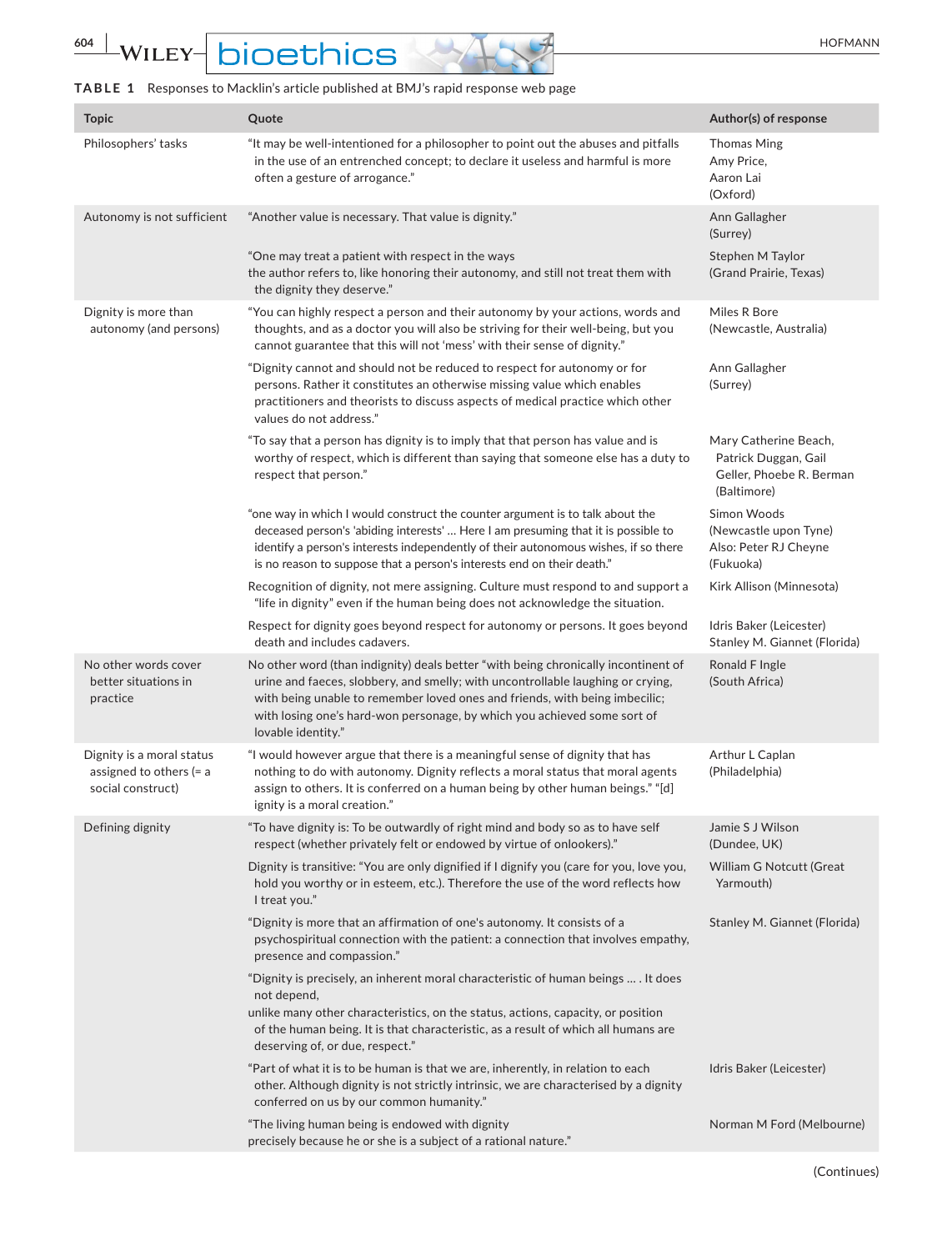**bioethics**  $\frac{10F}{100}$  WILEY  $\frac{1}{100}$ 

#### **TABLE 1** (Continued)

| <b>Topic</b>                                                             | Quote                                                                                                                                                                                                                                                                                                 | Author(s) of response                                                                    |
|--------------------------------------------------------------------------|-------------------------------------------------------------------------------------------------------------------------------------------------------------------------------------------------------------------------------------------------------------------------------------------------------|------------------------------------------------------------------------------------------|
| Dignity is vague, but<br>useful                                          | "Yes, the concept is not well defined, but it clearly exists and seems very human. It<br>cannot be fully accounted for by other concepts such as respect and autonomy "                                                                                                                               | Miles R Bore<br>(Newcastle, Australia)                                                   |
|                                                                          | Dignity is "a premise, [that] has founded contemporary standards of medical care."<br>"Respect for dignity is thereby a requisite for high quality medical assessment,<br>treatment, and good patient outcomes."                                                                                      | Lydia E. Mayer<br>(Boston)                                                               |
|                                                                          | Cannot be formally defined, but is experienced and defined through clinical<br>practice every day.                                                                                                                                                                                                    | Jayson Rapoport (Rehovot,<br>Israel)                                                     |
|                                                                          | Vagueness is not the same as useless. "I am also bugged by the appeals to<br>'patient's rights' in the context of regulating managed care insurance schemes.<br>But 'patient's rights' is not therefore useless."                                                                                     | Joseph C. d'Oronzio<br>(Columbia)                                                        |
|                                                                          | "Dignity may be a useless concept to a professor of bioethics, but is of vital<br>importance to clinicians and patients in redressing the balance between<br>scientific development and proper consideration of the needs of the individual. It<br>is an essential component of the quality of care." | Alexander E Limentani<br>(Kent)                                                          |
| Function: Dignity avoids<br>suffering                                    | "Past and present abhorrent events testify well to the overwhelming suffering<br>caused by the failure to think and act in a humane manner."                                                                                                                                                          | Francis P. Crawley (Brussels),<br>Chifumbe Chintu (Lusaka),<br>Amin Kashmeery (Riyadh)   |
| Dignity is easy to<br>understand and to<br>convey                        | Dignity "is a term that patients and relatives understand and place value in. As<br>with 'obscenity' dignity is hard to define but instinctively understood."                                                                                                                                         | Stephen J Fletcher<br>(Bradford)                                                         |
| Dignity is not worse<br>than other concepts in<br>bioethics              | "Criticisms of dignity apply also to other values in medical ethics. 'Autonomy' and<br>'respect for persons' are good examples. They also appear as vague, ill-defined<br>and sometimes sloganistic in codes, reports and in legislation."                                                            | Ann Gallagher<br>(Surrey)                                                                |
|                                                                          | "[D]ignity' is no more or less vague than many other terms employed in medical<br>ethics."                                                                                                                                                                                                            | Mary Catherine Beach,<br>Patrick Duggan, Gail<br>Geller, Phoebe R. Berman<br>(Baltimore) |
|                                                                          | "Person" and "autonomy" are also multivalent and should equally be excluded<br>from the ethical lexicon.                                                                                                                                                                                              | Kirk Allison (Minnesota)                                                                 |
|                                                                          | "Like many other terms in ethics and philosophy, dignity can be used as an empty<br>slogan, or a cover for intellectual undress, but this does not invalidate the idea."                                                                                                                              | Anthony Staines (Dublin)                                                                 |
| Dignity as a tertium quid                                                | "It might help to consider dignity as a spiritual concept, where 'spirituality' refers<br>to that which connects the one with the whole, thereby linking the deeply<br>personal with the universal."                                                                                                  | Larry Culliford<br>(Brighton)                                                            |
| Easier to give an account<br>of violation of autonomy<br>than of dignity | "While it is difficult to know what violating human dignity might mean, it is not<br>difficult to specify conduct that would fail to treat persons as autonomous<br>agents."                                                                                                                          | Alexander M. Capron<br>(WHO)                                                             |
| General versus particular<br>sense of the term dignity                   | Using the term "dignity in the particular sense of treating individuals in a<br>dignified fashion" is different from "the use of the term in a general fashion, as is<br>conveyed by calls to safeguard human dignity from<br>scientific changes."                                                    | Alexander M. Capron<br>(WHO)                                                             |
| Overused and incoherent<br>concept                                       | "The notion dignity is issued from a metaphysics of being in the image of God<br>and has been translated in human rights discourse as the condition of equality<br>between men."                                                                                                                      | Mylène Baum<br>(Leuven)                                                                  |
| Historical replacement of<br>other concepts                              | Replacing "sanctity of life" and "sacredness" becoming a "surrogate for the value<br>of an individual life irrespective of physical condition" in bioethics' clinical and<br>principled turn.                                                                                                         | Tom Koch (Vancouver)                                                                     |
|                                                                          | Dignity replacing immortality: "I am rather fond of the phrase 'human dignity' in<br>the context of death and dying as a very useful secular version of immortality."                                                                                                                                 | Joseph C. d'Oronzio<br>(Columbia)                                                        |

debate has been both critical, supportive, and applying the claim in specific debates.

Some use Macklin's essay to invalidate human dignity as a formula to *stop, ban or restrict the use of various biotechnologies*. For example, Macklin's article is used to show that the claims that germline

editing would violate human dignity are invalid and based on a logical fallacy.<sup>8</sup> In another example, Macklin's article is used to support the

<sup>8</sup>de Miguel Beriain, I. (2018). Human dignity and gene editing: Using human dignity as an argument against modifying the human genome and germline is a logical fallacy. *EMBO Rep, 19*(10), e46789.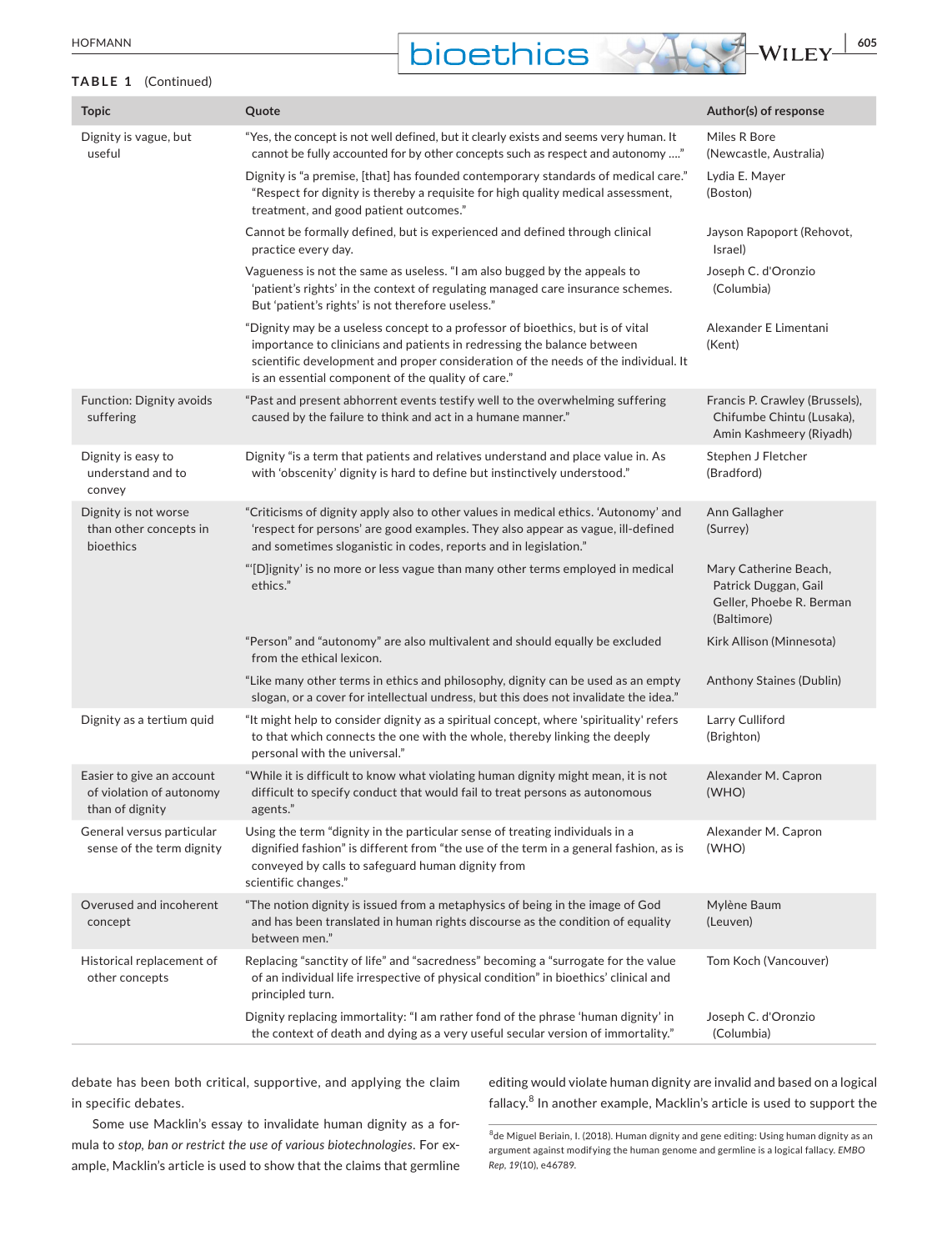**606 | WILEY- | DIOETHICS**  $\rightarrow$  **AND FORMANN** 

claim that arguments against the development of synthetic human entities with embryo-like features (SHEEFs) based on "on vague statements about human dignity" do not produce "a robust account of what would be wrong about such cases and how."<sup>9</sup> Others refer to the uselessness of dignity in elaborating counterarguments against dignity-based arguments against the creation of human–nonhuman chimeras.10

Other scholars use Macklin's arguments in *various bioethics debates*. For example, Schuklenk and colleagues apply Macklin's argument as a starting point for arguing that dignity cannot be used to clarify ethical arguments about assisted dying.<sup>11</sup> In particular it is argued that the unclear language of dignity can "cloak potentially controversial moral consideration—individual autonomy on the one hand, and some quality inherent within agents, in virtue of their being human on the other."12 Others argue that dignity is not needed in order to protect against degradation and humiliation. Statman, for instance, argues that the normative notion of *self-respect* is a sufficient response to the problem of humiliation. $13$ 

The debate in the BMJ has also been used to *assess and defend the concept of dignity*. Some scholars use Macklin and others' critique of dignity as a starting point to explicate and defend its relevance and importance. For example, Quentin Genuis argues that dignity is donated to all human beings "inviolable and independent of autonomy, rationality, or capability."<sup>14</sup> And after careful analysis, David Resnik argues that dignity is still useful as it can be used to differentiate between patenting human embryos or totipotent embryonic stem cells, which violate human dignity, from patents on pluripotent or multipotent stem cells, that do not.<sup>15</sup>

Galvin and Todres use Macklin and others' critique to elaborate seven dimensions of dignity (spatial, temporal, embodied, mood, interpersonal, identity, finitude dignity) and to establish a phenomenologically based concept of dignity referring to a "common 'wound' (vulnerability) and common honour (value)."<sup>16</sup> Daryl Pullman divides basic and personal dignity, and uses the elasticity of the former to explain the ambiguity and vagueness of dignity and to warn against undermining expansion of basic dignity (in the case of fetocide).<sup>17</sup>

9 Chan, S. (2018). How and why to replace the 14-day rule. *Curr Stem Cell Rep, 4*(3), 228–234.

13Statman, D. (2000). Humiliation, dignity and self-respect. *Philosophical Psychology, 13*(4), 523–540.

Carlo Leget uses the history of the concept of dignity to identify two versions of dignity in Roman Antiquity. The first is a practical and social meaning of dignity according to which the concept is used to establish a practice that sustains a certain social order. "Dignity is used in order to distinguish human beings from one another and to place them in a certain order or ranking."18 In addition to this *social and relational dignity,* Leget identifies a second meaning: *intrinsic dignity*. In this second meaning, the concept of dignity is used in order to distinguish human beings from other beings that surround them, by humans' intrinsic and characteristic rationality. This type of dignity is not based on a practice, but on an idea. Additionally, he identifies a contemporary and *subjective dignity* which is related to a person's experience of self-respect.<sup>19</sup>

#### **3.1** | **Modifying and improving the concept**

Macklin and others' critique is also taken into account or used to improve dignity-based arguments in bioethics, for example for handling the sexuality of intellectually disabled children and adolescents.20 Baertschi acknowledges the critique of dignity, but argues that "there exists a quite useful place for this notion in our ethical thought, albeit a modest one."<sup>21</sup> Despite acknowledging that dignity is an opaque and amorphous concept, Harmon argues that we should expand the concept to include animals and plants, and find a minimal consensus to "achieving some modicum of dignity."<sup>22</sup>

Others on the other hand, discuss dignity together with other concepts, such as "sanctity of life" and "inviolability of life," and some, such as Heywood and Mullock, dismiss these in favour of "reverence for life."<sup>23</sup>

#### **3.2** | **Appreciating the merits of vagueness**

On a quite different note, Harvey and Salter accept Macklin's and others' criticism of the concept of human dignity. However, they argue that it is exactly the vagueness, diverseness, and imprecision that makes the concept useful for governance purposes: "the concept of 'human dignity' has political utility, making space for the relative stabilisation of its meaning as a product of power relations in the policymaking process."24 On a similar note, Roberto Andorno points

<sup>10</sup>Palacios-Gonzalez, C. (2015). Human dignity and the creation of human-nonhuman chimeras. *Med Health Care Philos, 18*(4), 487–499.

<sup>11</sup>Schuklenk, U., van Delden, J. J., Downie, J., McLean, S. A., Upshur, R., & Weinstock, D. (2011). End-of-life decision-making in Canada: The report by the Royal Society of Canada expert panel on end-of-life decision-making. *Bioethics, 25 Suppl 1*, 1–73.

 $12$ Ibid.: 44.

<sup>&</sup>lt;sup>14</sup> Genuis, Q. I. (2016). Dignity reevaluated: A theological examination of human dignity and the role of the Church in bioethics and end-of-life care. *Linacre Q, 83*(1), 6–14.

<sup>15</sup>Resnik, D. B. (2007). Embryonic stem cell patents and human dignity. *Health Care Anal, 15*(3), 211–222.

<sup>&</sup>lt;sup>16</sup>Galvin, K., & Todres, L. (2015). Dignity as honour-wound: An experiential and relational view. *J Eval Clin Pract, 21*(3), 410–418.

<sup>17</sup>Pullman, D. (2010). Human non-persons, feticide, and the erosion of dignity. *J Bioeth Inq, 7*(4), 353–364.

<sup>18</sup>Leget, C. (2013). Analyzing dignity: A perspective from the ethics of care. *Medicine, Health Care and Philosophy, 16*(4), 945–952.

 $19$ Ibid.

<sup>&</sup>lt;sup>20</sup>Fernandes, E. K., & Fernandes, A. K. (2014). The demands of human dignity: Sexuality in the young person with intellectual disabilities. *Linacre Q, 81*(4), 343–362.

 $21B$ aertschi, B. (2014). Human dignity as a component of a long-lasting and widespread conceptual construct. *J Bioeth Inq, 11*(2), 201–211.

<sup>22</sup>Harmon, S. H. (2009). Of plants and people. Why do we care about dignity? *EMBO Rep, 10*(9), 946–948.

<sup>&</sup>lt;sup>23</sup>Heywood, R., & Mullock, A. (2016). The value of life in English law: revered but not sacred? *Leg Stud (Soc Leg Scholars), 36*(4), 658–682.

 $^{24}$ Harvey, A., & Salter, B. (2012). Anticipatory governance: Bioethical expertise for human/animal chimeras. *Sci Cult (Lond), 21*(3), 291–313.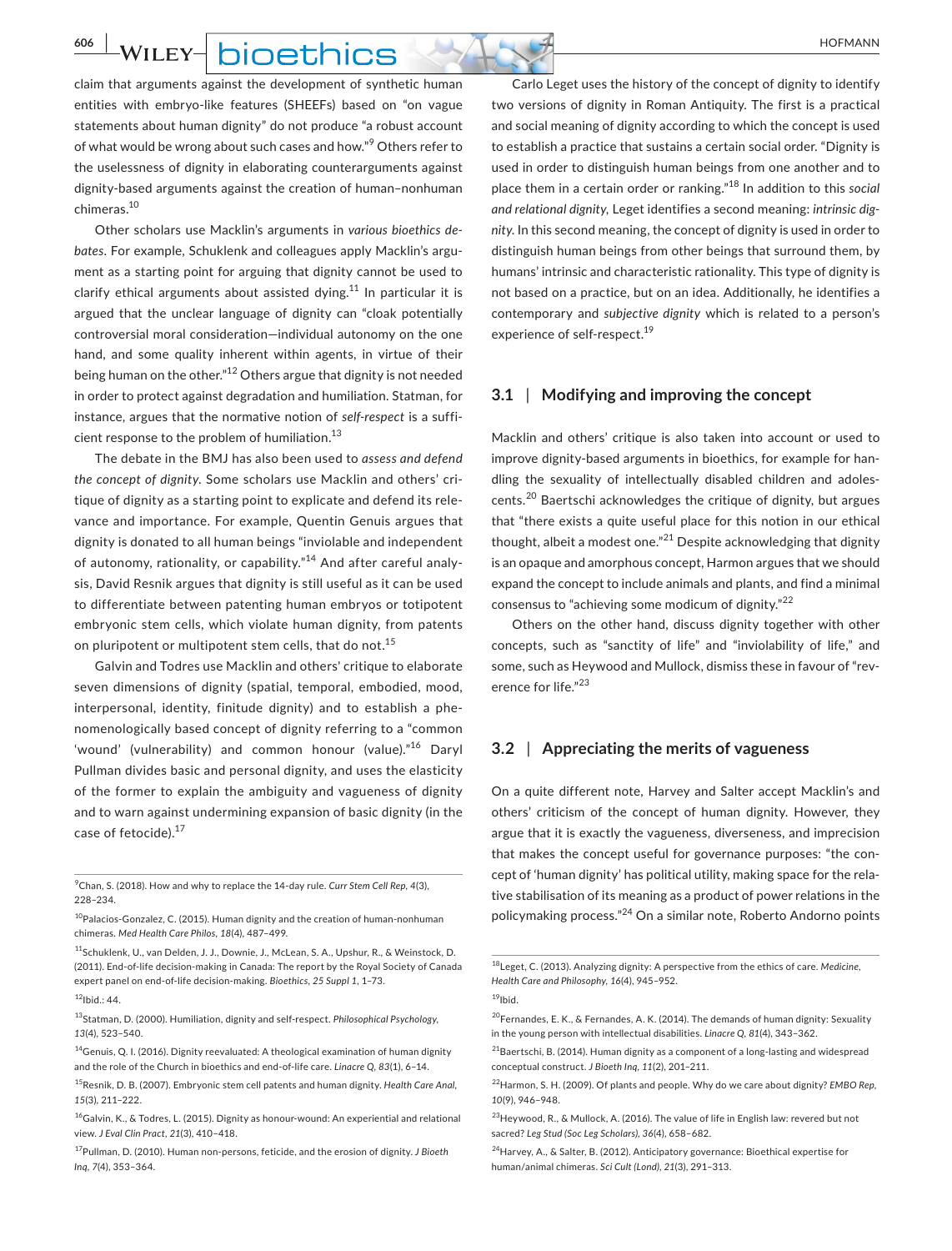## **bioethics**  $M_{\text{HUEY}}$  607

out that human dignity functions as a bioethical instrument for integrating key principles into a human rights framework in international documents such as UNESCO's Universal Declaration on Bioethics and Human Rights.<sup>25</sup> While not free of shortcomings, dignity manages to obtain and foster agreements more than any similar concepts.

There are also results from *empirical studies of dignity*. Some researchers have investigated the attitudes and beliefs amongst US physicians. Of the surveyed physicians 90% reported that dignity was relevant to their practice and a clear majority found the concept of dignity as useful also in reflecting on specific cases of end-of-life decisions.<sup>26</sup>

In a qualitative study of published literature and interviews Nora Jacobson identifies a taxonomy of dignity and elaborates "a theory of dignity as a quality of individuals and collectives that is constituted through interaction and interpretation and structured by conditions pertaining to actors, relationships, settings, and the broader social order."<sup>27</sup> Jacobsen also identifies a list of violations of dignity and measures to promote dignity.

Others, such as Chambers and colleagues, note that, despite Macklin and others' dismissal, dignity is used in declarations, policy and quality measures. Accordingly, they investigate how service users of the Mental Health Act (MHA) experience being detained. They find that service users considered their dignity and respect compromised by: (1) not being "heard" by staff members; (2) a lack of involvement in decision-making regarding their care; (3) a lack of information about their treatment plans particularly medication; (4) lack of access to more talking therapies and therapeutic engagement; and (5) the physical setting/environment and lack of daily activities to alleviate their boredom. $^{28}$  Although one may argue that many of these issues can be addressed within an autonomy-based framework, it can be maintained that at least some ((4) and (5)) are not.

Others use *dignity as an analogue* to analyse and understand other (vague) concepts. Caulfield and Ogbogu use dignity as an analogue to argue that "the term commodification … is rarely defined, and its applications in stem cell policy debates are both varied and imprecise."<sup>29</sup>

25Andorno, R. (2007). Global bioethics at UNESCO: In defence of the Universal Declaration on Bioethics and Human Rights. *J Med Ethics, 33*(3), 150–154.

 $29$ Caulfield, T., & Ogbogu, U. (2011). Stem cell research, scientific freedom and the commodification concern. *EMBO Rep, 13*(1), 12–16.

Several of the references *only refer to the position or the debate*<sup>30</sup> and point out the importance of clarifying the concept in order to avoid its rhetorical, elusive and even counterproductive effect.<sup>31</sup> In any case, it is clear from the debate following Macklin's essay that it has had a significant impact in the bioethics literature. The interesting question then is what the responses and the subsequent debate have taught us.

### **4** | **RESPEC T FOR PERSONS OR THEIR AUTONOMY**

One thing that that stands out from the debate is that Macklin was widely interpreted to say that the concept of dignity could be replaced by the concept of autonomy. Here is what she wrote:

> I*n this and other documents "dignity" seems to have no meaning beyond what is implied by the principle of medical ethics, respect for persons: the need to obtain voluntary, informed consent; the requirement to protect confidentiality; and the need to avoid discrimination and abusive practices.<sup>5</sup>*

In this she defines "respect for persons" in terms of:

- 1. Autonomy-elements:
	- a. Voluntary informed consent
	- b. Protecting confidentiality
- 2. Avoiding harm element:
	- a. Need to avoid discrimination and
	- b. abusive practices.

Hence, many of the critiques of Macklin's essay were wrong in assuming that she meant that dignity could be replaced by autonomy. Macklin had included protective aspects, which were also pointed out in the Belomont report, i.e., that respect for persons encompasses "two basic ethical convictions: first, that individuals should be treated as autonomous agents, and second, that persons with diminished autonomy are entitled to protection."<sup>32</sup>

However, Macklin must take part of the responsibility for the assumption that dignity equals or can be replaced by autonomy, as she frequently writes that dignity is "no more than respect for persons or

 $31$ Caulfield, T., & Chapman, A. (2005). Human dignity as a criterion for science policy. *PLoS Med, 2*(8), e244.

<sup>&</sup>lt;sup>26</sup> Antiel, R. M., Curlin, F. A., James, K. M., Sulmasy, D. P., & Tilburt, J. C. (2012). Dignity in end-of-life care: results of a national survey of U.S. physicians. *J Pain Symptom Manage, 44*(3), 331–339.

<sup>27</sup>Jacobson, N. (2009). A taxonomy of dignity: A grounded theory study. *BMC Int Health Hum Rights, 9*, 3.

<sup>28</sup>Chambers, M., Gallagher, A., Borschmann, R., Gillard, S., Turner, K., & Kantaris, X. (2014). The experiences of detained mental health service users: Issues of dignity in care. *BMC Med Ethics, 15*, 50.

<sup>30</sup>Ashcroft, R. E. (2005). Making sense of dignity. *J Med Ethics, 31*(11), 679–682; Cook, M. (2005). Is American bioethics lost in the woods? *PLoS Med, 2*(4), e121; Liras, A., & Arenas, A. (2010). Bioethics in biomedicine in the context of a global higher education area. *Int Arch Med, 3*, 10; Sykora, P., & Caplan, A. (2017). Germline gene therapy is compatible with human dignity. *EMBO Rep, 18*(12), 2086; Winter, S. F., & Winter, S. F. (2017). Human dignity as leading principle in public health ethics: A multi-case analysis of 21st century German health policy decisions. *Int J Health Policy Manag, 7*(3), 210–224.

<sup>32</sup>United States National Commission for the Protection of Human Subjects of Biomedical Behavioral Research. (1978). *The Belmont report: ethical principles and guidelines for the protection of human subjects of research* (Vol. 2): Dept. of Health, Education, and Welfare, National Commission for the Protection of Human Subjects of Biomedical and Behavioral Research, p.4.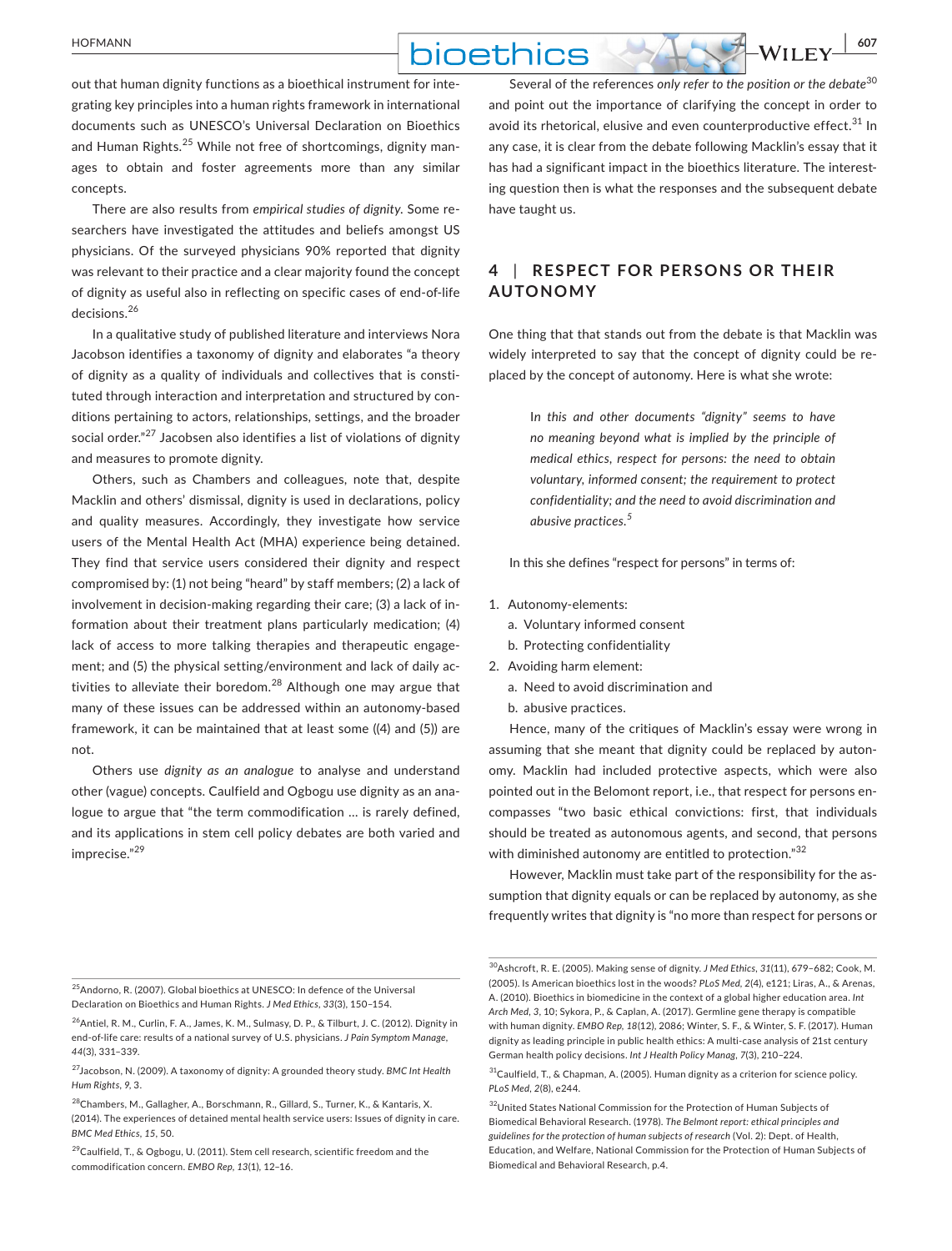

their autonomy" and several examples where she claims that "dignity seems to be nothing other than respect for autonomy."<sup>33</sup>

## **5** | DIGNITY BEYOND RESPECT FOR **PERSONS**

However, the critics also were insistent that a wide range of aspects and elements that do not fall under the concept of respect for persons fall under the concept of dignity. One example of this is the taxonomy and dignity and the extensive list of "violations of dignity" presented by Nora Jacobson (see Figure 1).<sup>34</sup> If Jacobson and others are correct, there are a wide range of elements that are not covered by "respect for persons or their autonomy."

Hence, if dignity is a generic term that covers more ground than "respect for persons or their autonomy," then Macklin is wrong in her conclusion: "Dignity is a useless concept in medical ethics and can be eliminated without any loss of content." Then dignity can be useful exactly in covering aspects that go beyond respect for persons. Figure 1 tries to illustrate this.

This also shows that dignity cannot be very specific as it is a general concept including a wide range of elements including respect for autonomy and persons. While there may be legitimate debates over the extension of the number and the content of the various elements of dignity, dignity may still be useful as a generic concept.

However, Macklin clearly has a point that dignity may be too unclear, vague, or sloganistic for specific purposes. In those cases, scholars should be specific on what they mean when they use the term dignity. However, the same appears to be the case for "respect for persons" $36$  or "autonomy" $37$  for that matter. Some important issues in medical ethics are muddled because it is unclear what is meant by terms such as "autonomy" and "person."

## **6** | **CONCEPTS: THEIR E X TENSION AND THEIR FUNCTION**

Hence, as "respect for persons or their autonomy" may not cover the ethical issues that dignity is supposed to have addressed, the announcement of its death may be premature. First, as illustrated in Figure 1, respect for persons or autonomy does not encompass the same protective function that was previously attributed to dignity, e.g., in preventing oppression, humiliation, extermination, extinction, ethnic cleansing, or eugenics.

Second, respect for persons or autonomy fails to cover some human beings that dignity may include. Third, reciprocal aspects of dignity may not be addressed by respect for persons or autonomy (in

<sup>33</sup>Macklin, op.cit. note 6.

<sup>34</sup>Jacobson, op.cit. note 28.  $35$ Ibid.

<sup>36</sup>Maclagan, W. (1960). Respect for persons as a moral principle—Part I. *Philosophy, 35*(134), 193–217; Cranor, C. (1975). Toward a theory of respect for persons. *American Philosophical Quarterly, 12*(4), 309–319; Frankena, W. K. (1986). The ethics of respect for persons. *Philosophical Topics, 14*(2), 149–167.

<sup>37</sup>May, T. (1994). The concept of autonomy. *American Philosophical Quarterly, 31*(2), 133–144; Young, R. (2017). *Personal autonomy: Beyond negative and positive liberty*: Routledge.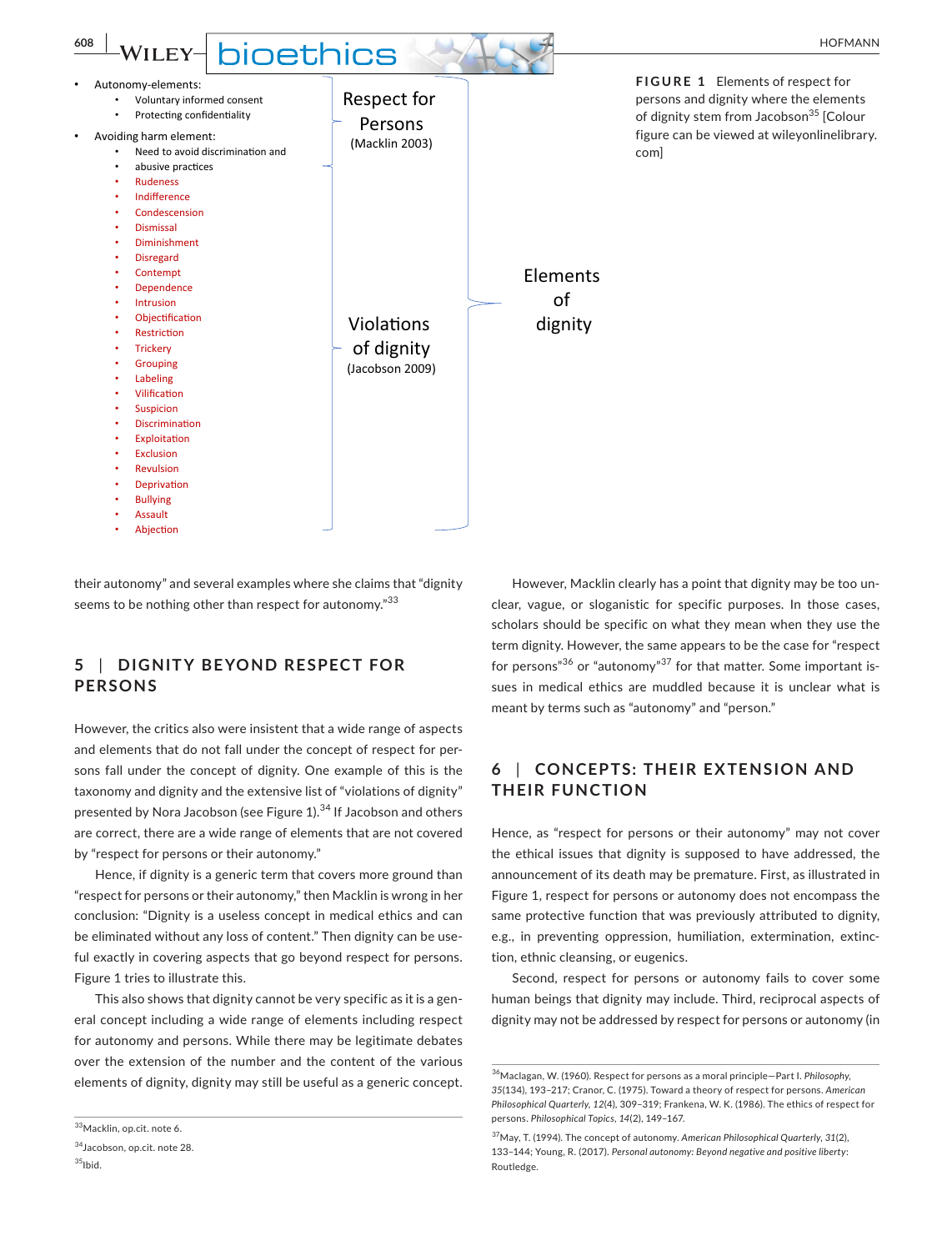## **bioethics**  $\frac{1}{2}$  WILEY  $\frac{1}{2}$  WILEY  $\frac{1}{2}$

the traditional sense), such as mutuality, and/or recognition of other persons. Dignity may imply reciprocity, mutuality, and acknowledgement of other persons in ways that are not inherent in respect for persons or autonomy.38 Related to this, and fourth, the norm-forming function of dignity may not be covered by the concepts of respect for persons or autonomy. Attributing dignity to human beings that are not autonomous and where their personhood is in question may have a significant function in constituting, forming, and enhancing crucial, social, and moral norms.

Additionally, in certain contexts conceptual vagueness is considered to be an asset, e.g., in legislation, where normative concepts need to be flexible and durable. As pointed out, the vagueness of the concept of human dignity is conceived of as a governance advantage.39 Human dignity, "precisely because it is understood in so many ways, facilitates the drafting of international aspirational statements."40

Another potential function of dignity may be that the concept of dignity corresponds to *specific moral intuitions* not covered by respect for persons and autonomy. Others may argue that the merits of the concept of dignity lie in its ability to reinforce social institutions. This is not the place to scrutinize all potential functions of dignity nor to provide the final answer to the issue of dignity. However, one important lesson that comes out of the responses and debate following Macklin's essay is that dignity has some preventive and protective function. Dignity may help in avoiding shame and humiliation, $^{41}$  maltreatment and abuse, $^{42}$  and care deficits. $^{43}$ 

Hence, dignity may be (sloganistically) dead, but functionally it will not lie down. It appears to have some functions that are needed. The concept of dignity seems to do some work that is not done by respect for persons and their autonomy.

#### **7** | **DISCUSSION**

While several of the comments on Macklin's essay misconstrued her claim, many also provide relevant arguments that the concept of dignity covers ethical ground not addressed by "respect for persons or their autonomy." Macklin's plea to avoid using dignity as a slogan without content seems highly justified. She may also be right that dignity can be a vague concept. However, she appears to miss the point that the concept of dignity may be vague because it is a generic or overarching concept. As indicated, dignity may be used more generically than autonomy and other related concepts. In particular, it has several normative functions that the other concepts do not have. It tends to cover conditions where a human being may lack autonomy or even personhood. Moreover, it has a function of forming and upholding social norms that respect for persons or their autonomy may not have. Dignity is not only something you have, but also something you attribute or promote. It says as much about the attributor as about the attributed. So go the arguments.

Accordingly, much of the debate boils down to whether there is a place for broad or vague concepts in medical ethics. Macklin and others may very well argue that we should specify whatever we want to avoid or protect living or future human beings against. They would agree with the list of violations in Figure 1 and argue that we should specify these and protect people against such violations. However, this goes for "respect for persons," "autonomy," "confidentiality," "discrimination," and "abusive practices" as well. Autonomy is a heavily debated concept<sup>44</sup> and "respect for persons" appears both vague45 and sloganistic in many cases (see, for example, Ann Gallagher's comment in Table 1). Autonomy and respect for persons need specification and clarification as well. The reason to single out dignity does not seem to be sound. Even with much narrower concepts, such as informed consent, we have ended up defining a dozen types of consent.<sup>46</sup> However, this does not make the concept of consent obsolete or useless. On the contrary, some argue, even vague moral concepts may have quite precise functions. Correspondingly, it is widely accepted that disease is a broad or even vague concept, and that precise definitions can only be given specific subsets or aspects of disease.<sup>47</sup> Nonetheless, we have not abandoned it as a key concept in medicine and health care.

What the responses and the debate demonstrate is that to some people dignity is (at least) as specific as respect for person or autonomy. Dismissing such attempts as driven by hidden religious convictions, does not do the trick, as the arguments refer to a wide range of secular meanings and definitions. Even more, within specific areas dignity is given precise definitions, such as in law,  $48$  in the bioethics and regulation of biotechnology,<sup>49</sup> or in measuring its specific impact in palliative care.<sup>50</sup>

<sup>38</sup>Leget, op.cit. note 19.

<sup>39</sup>Harvey, op.cit. note 24.

 $^{40}$ Caulfield, T., & Brownsword, R. (2006). Human dignity: a guide to policy making in the biotechnology era? *Nature Reviews Genetics, 7*(1), p. 75.

<sup>41</sup>Killmister, S. (2010). Dignity: not such a useless concept. *J Med Ethics, 36*(3), 160–164. 42Barclay, L. (2017). Dignitarian medical ethics. *Journal of Medical Ethics*, *44*(1), 62–67. 43Chambers et al., op.cit. note 29; Mandelstam, M. (2011). *How we treat the sick: Neglect and abuse in our health services*: Jessica Kingsley Publishers.

<sup>44</sup>May, op.cit. note 38; Young, op.cit. note 38.

<sup>45</sup>Cranor, MacIagan, Frankena, *op.cit*. note 37.

<sup>46</sup>Hofmann, B. (2009). Broadening consent—and diluting ethics? *J Med Ethics, 35*(2), 125–129.

<sup>47</sup>Walker, M. J., & Rogers, W. A. (2018). A new approach to defining disease. *The Journal of Medicine and Philosophy: A Forum for Bioethics and Philosophy of Medicine, 43*(4), 402–420; Hofmann, B. (2001). Complexity of the concept of disease as shown through rival theoretical frameworks. *Theor Med Bioeth, 22*(3), 211–236.

<sup>48</sup>Düwell, M. (2017). Human dignity and the ethics and regulation of technology. *The Oxford handbook of law, regulation and technology*, 177–196; McCrudden, C. (2008). Human dignity and judicial interpretation of human rights. *European Journal of international Law, 19*(4), 655–724; Riley, S. (2017). *Human dignity and law: legal and philosophical investigations*: Routledge.

<sup>49</sup>Düwell, op.cit. note 48; Foster, C. (2011). *Human dignity in bioethics and law*: Bloomsbury Publishing.

<sup>50</sup>Borhani, F., Abbaszadeh, A., & Moosavi, S. (2014). Status of human dignity of adult patients admitted to hospitals of Tehran. *J Med Ethics Hist Med, 7*, 20; Chochinov, H. (2002). Dignity in the terminally ill: a cross-sectional, cohort study. *The Lancet, 360*, 2026–2030; Chochinov, H. M., Hassard, T., McClement, S., et al.. (2008). The patient dignity inventory: a novel way of measuring dignity-related distress in palliative care. *J Pain Symptom Manage, 36*(6), 559–571.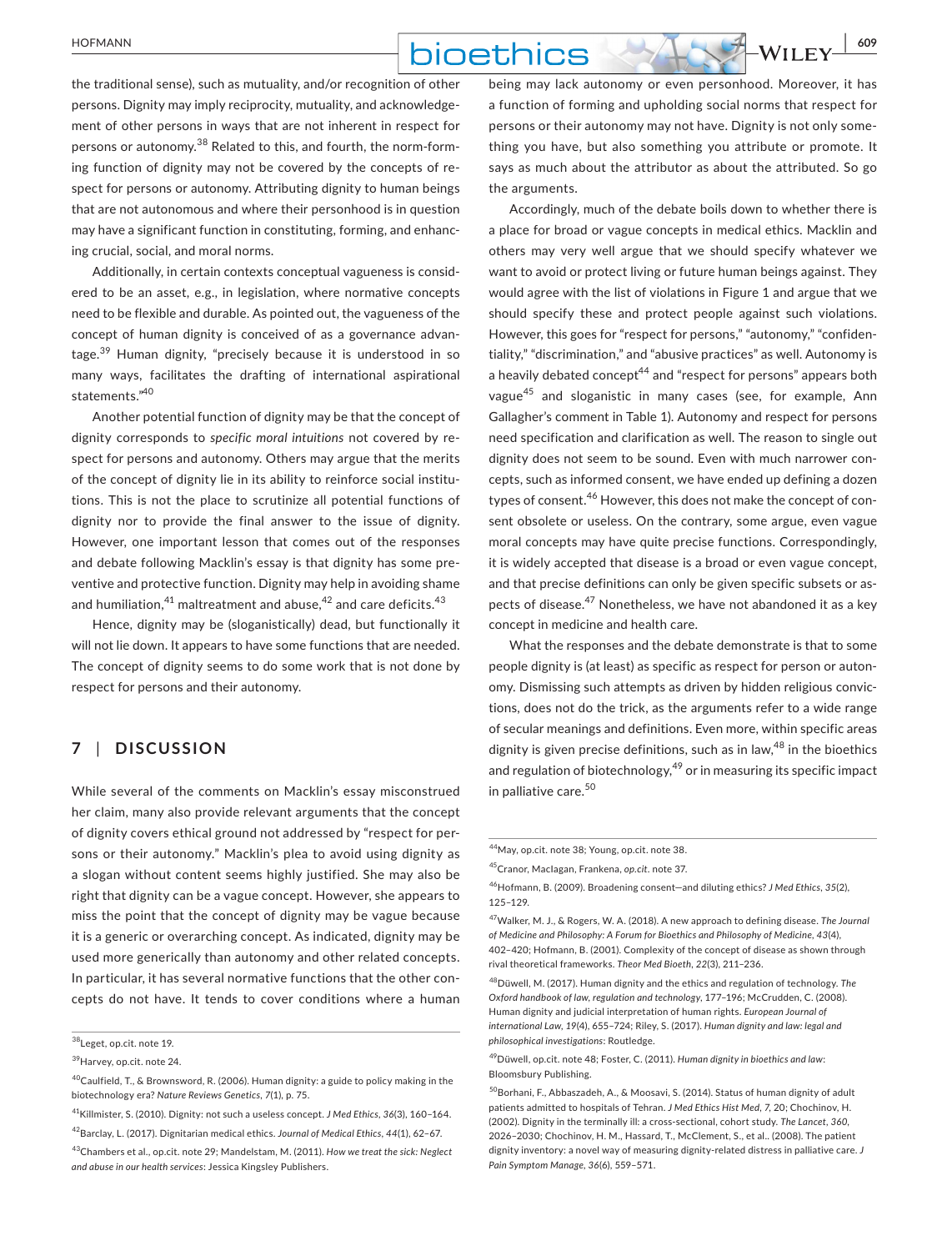## **610 WILEY- DIOETHICS**

Another reason for the vigorous defence of dignity may be due to specific normative functions of the concept. For example, it is forcefully explained how the foundational role of dignity in the Universal Declaration of Human Rights has been to protect against totalitarianism and atrocities of war $51$  and that this protective function is ever more important in times where totalitarian tendencies may be seen even in traditionally admirable democracies. Hence, its harm-protecting function that reaches beyond what is covered by "respect for persons and their autonomy" (Figure 1) seems to be an important impetus for its defence.

Moreover, the word "dignity" refers to many things, which can make debates quite confusing and counterproductive. Some may refer to dignity as what justifies the duties of human beings to act according to their rational nature, almost in the same vein as the ancient virtue ethicists. Others may use the term to describe the place of the human being in the cosmos, as in Renaissance philosophy. Contemporary applied ethicists may use autonomy-centered conceptions of dignity or see dignity as measures of human self-constitution.<sup>52</sup> No doubt, when such historically robust conceptions of dignity are at play (with other and more specific conceptions), it may hinder communication and fruitful reflection. However, clarifying the various specific conceptions of dignity and their interconnection and interplay appears to be important.

#### **8** | **LIMITATIONS**

There are of course many limitations with this study. Although I have covered all rapid responses to Macklin's essay in the BMJ, clearly I have not analysed the whole dignity debate. There are definitely important parts of the debate that I have not been able to address. The reader may judge whether my selection is biased.

Moreover, scope and space have limited how deep into the various arguments and aspects of the dignity debate I have been able to go. Several scholars may certainly think that I have not presented or elaborated their views sufficiently. Here I must apologize in advance. The point of this article has not been to solve the issue of dignity, but to investigate what came out of the responses and the directly related debate. The general debate on dignity will continue, but hopefully this article can provide a useful overview of the reception history of Macklin's article.

From the dignity debate referring to Macklin, I chose to restrict the analysis to references registered in PubMed. In so doing I have missed a lot of references in the grey literature (including the blogosphere). However, the analysis has revealed a strong degree of repetition in arguments and perspectives (saturation), and this article

52Riley, op.cit. note 48.

may still include the majority of the normative aspects even if it is not exhaustive.

If it is correct that dignity covers relevant normative ground and has normative functions that are not covered by "respect for persons or their autonomy," then Macklin is wrong in her conclusion that dignity "is a useless concept in medical ethics and can be eliminated without any loss of content." Actually, we could say the same about respect for persons and autonomy

As demonstrated in the literature there are many uses.<sup>53</sup> types,  $54$  and forms<sup>55</sup> of dignity. To be more explicit on dignity may be one way to reduce or avoid ambiguity, vagueness, and superficial dismissal of a concept that may still have some function in bioethics.

#### **9** | **CONCLUSION**

The debate following Macklin's essay has shown that she has been unable to convince either the medical or the ethical community that "[d]ignity is a useless concept in medical ethics and can be eliminated without any loss of content." Although many of the commentaries misconstrued her claim, several of them provide relevant arguments that the concept of dignity has functions beyond "respect for persons and their autonomy." According to the debate dignity is a generic term that covers more ground than "respect for persons or their autonomy." In particular, dignity seems to have a wide range of protective functions as well as having reciprocal, relational and social aspects. Dignity appears more attributional and norm-formative than respect for persons and autonomy.

While there is agreement that dignity is unclear, vague, and can be used sloganistically, it is argued that this vagueness fulfils potentially important functions in ethics. Moreover, dismissing dignity because its lack of clarity has implications for "respect for persons" and "autonomy," which are certainly also used vaguely and sloganistically.

Certainly, medical ethics should use as clear concepts as the context requires. Nonetheless, dignity can be a useful generic concept in ethical debates in the same manner as "respect for persons" or "respect for autonomy." Hence, *the death of dignity seems to be greatly exaggerated*.

## **ORCID**

*Bjørn Hofmann* <https://orcid.org/0000-0001-6709-4265>

 $51$ Düwell, M. (2011). Human dignity and human rights. In P. Kaufmann, H. Kuch, C. Neuhaeuser, & E. Webster (Eds.), *Humiliation, degradation, dehumanization* (Vol. 24, pp. 215–230). Dordrecht: Springer; Düwell, M., Braarvig, J., Brownsword, R., & Mieth, D. (2014). *The Cambridge handbook of human dignity*. Cambridge: Cambridge University Press.

<sup>53</sup>Schroeder, D. (2008). Dignity: Two riddles and four concepts. *Cambridge Quarterly of Healthcare Ethics, 17*(2), 230–238.

<sup>54</sup>Waldron, op.cit. note 3; Nordenfelt, L. (2004). The varieties of dignity. *Health Care Analysis, 12*(2), 69–81.

<sup>55</sup>Jacobson, op.cit. note 28; Van Der Graaf, R., & Van Delden, J. J. (2009). Clarifying appeals to dignity in medical ethics from an historical perspective. *Bioethics, 23*(3), 151–160.